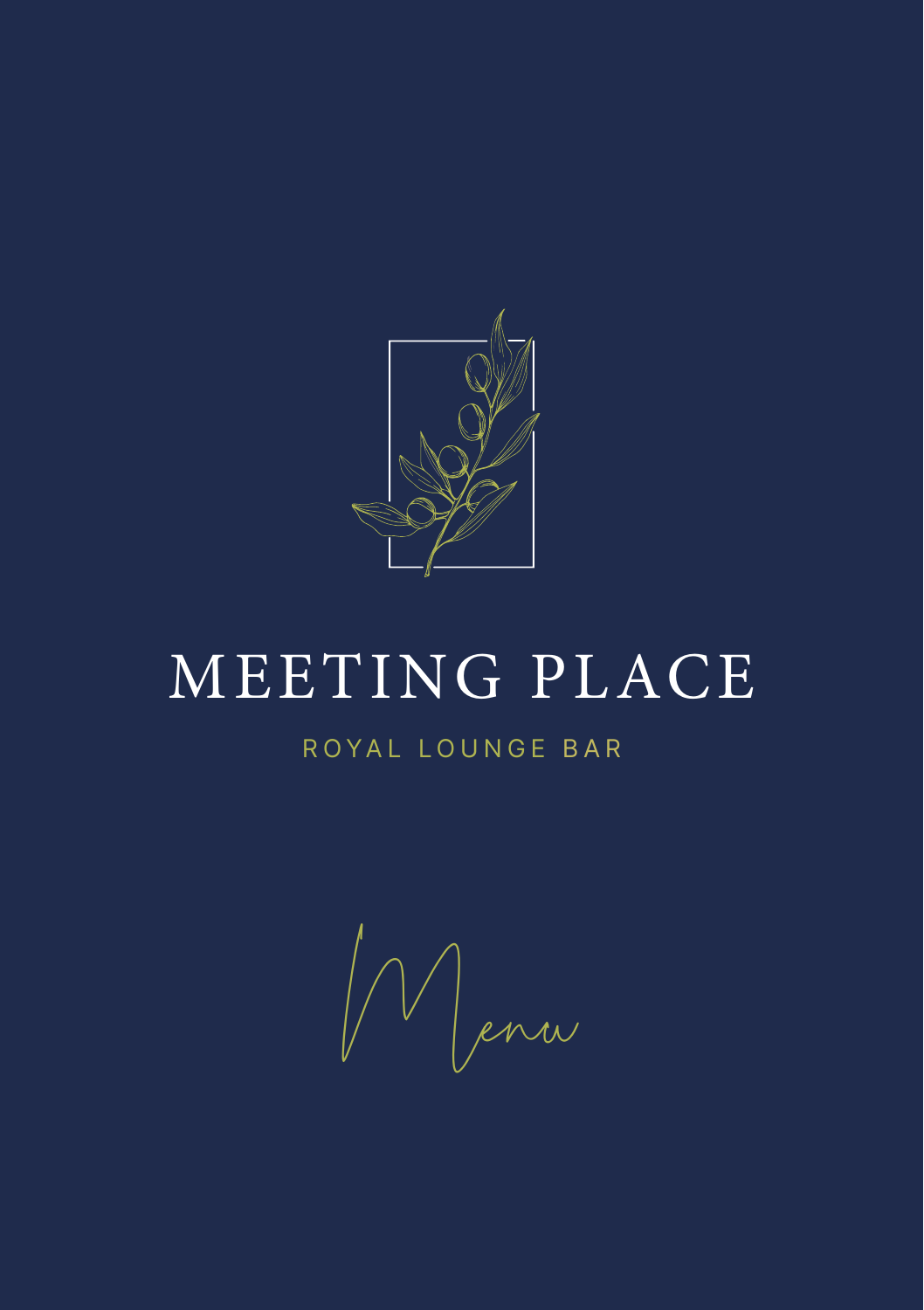# NIBBLES

| Mixed Olives (V)   | £2.95 |
|--------------------|-------|
| Bread & Hummus (V) | £2.95 |

## SMALL PLATES

| Soup of the Day $(V)$<br>Served with Bread & Butter                       | £5      |
|---------------------------------------------------------------------------|---------|
| Smoked Salmon<br>Caper Berries, Chopped Red Onion, Lemon & Baby Leaves    | £6.5    |
| Chipotle Spiced Chicken Wings<br>(5 Pieces) Ranch Dressing, Celery Sticks | £ $6.5$ |
| Salt & Pepper Squid<br>Charred Lemon Mayonnaise                           | £7.5    |
| Vegetable & Spinach Pakoras (Ve, GF)<br>Peri-Peri Ketchup                 | £5.5    |
| Crispy Cauliflower (V)<br><b>Mustard Mayonnaise</b>                       | £5.5    |

#### **(Ve) Vegan (V) Vegetarian (GF) Gluten Free**

Please inform a member of staff before dining if you have a food allergy or intolerance. All food is prepared in an area where allergens are present. All prices include VAT at the current rate. A discretionary service charge of 10% will be added to all orders.

### MEETING PLACE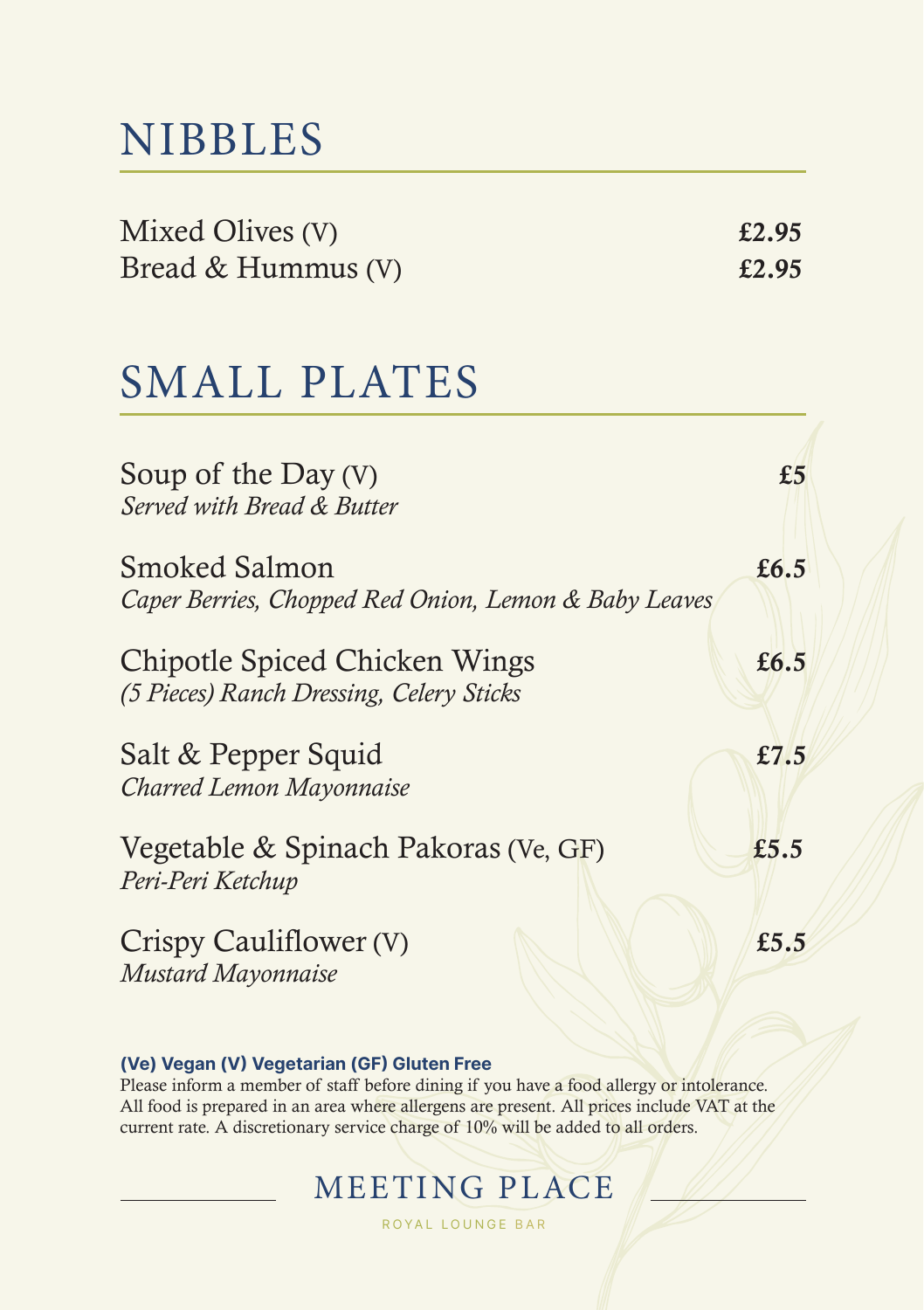# MAIN COURSES

| Rump of Lamb                                                                  | £18.95 |
|-------------------------------------------------------------------------------|--------|
| Tuscan style Vegetables, Cannellini Beans                                     |        |
| Pan Fried Sea Bass<br>Heritage Tomatoes, Rocket, Citrus and Chilli Oil        | £16.95 |
| Lemon & Thyme Chicken<br>Portobello Mushrooms and Watercress                  | £14.5  |
| Rigatoni (V)<br>Asparagus, Green Peas, Tender Stem Broccoli,<br>Crème Fraiche | £13    |
| Steak & Ale Pie<br>Tender Stem Broccoli, New Potatoes                         | £14.5  |
| Vegan Shepherd's Pie (Ve)<br>Quorn, Vegetables, Dairy Free Mashed Potato      | £13    |

#### **(Ve) Vegan (V) Vegetarian (GF) Gluten Free**

Please inform a member of staff before dining if you have a food allergy or intolerance. All food is prepared in an area where allergens are present.

### MEETING PLACE